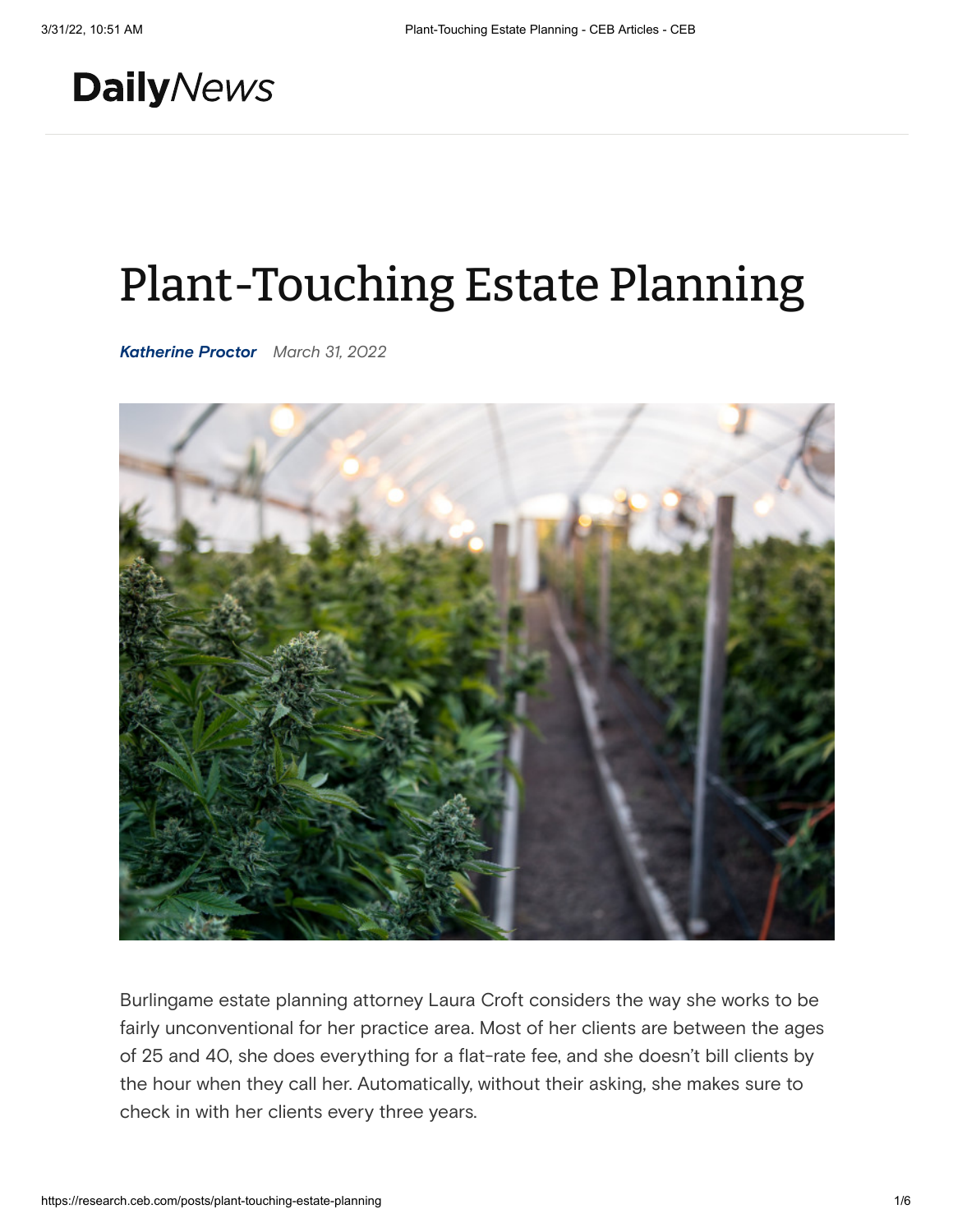"It's not 'set it and forget it' planning. I don't do that type of planning at all," Croft said. "I take a modern approach to estate planning. Typical estate planning is very antiquated -- it's a very old-fashioned area of law."

Her atypical style isn't all she brings to the table. Before she went into estate planning, Croft worked as a criminal defense lawyer for clients charged with cannabis-related crimes prior to California's legalization of that drug. After that, she did extensive work on regulations and permitting as California entered the new era of legalized cannabis manufacturing, sales, and use.

So Croft is perfectly positioned to speak on an emerging practice area overlap that only stands to grow in the coming years: estate planning for clients with cannabis assets.

As more states have legalized cannabis, plenty of legal attention has been paid to financial issues for members of the industry, particularly banking and federal tax deductions. Marijuana is still a Schedule I drug under the federal Controlled Substances Act, and many banks remain unwilling to absorb the risk of working with businesses whose assets could be seized at any time by the U.S. government. And tax deductions for businesses that sell Schedule I substances -- even ones legally licensed in the state where they operate -- remain illegal under section 280E of the federal tax code.

But there hasn't been as much focus on how wealth legally accumulated in the cannabis industry at the state level can be successfully transferred when the holder of that wealth dies. Absent further legislation and guidance on the issue, those looking to pass on those assets run the risk that they'll go up in smoke.

"Since cannabis remains illegal on the federal level and is restricted in every state, any transfer of assets is complicated and could put the recipient at risk," said Robert Solomon, a law professor at UC Irvine and co-chair of the university's Center for the Study of Cannabis. "At the same time, the IRS still expects relevant taxes to be paid, which is itself complicated by the various cannabis statutes."

#### **Licensing issues**

In a 2021 [essay](https://papers.ssrn.com/sol3/papers.cfm?abstract_id=3898182) published in the American College of Trust and Estate Counsel (ACTEC) Law Journal, Bridget J. Crawford and Jonathan G. Blattmachr note that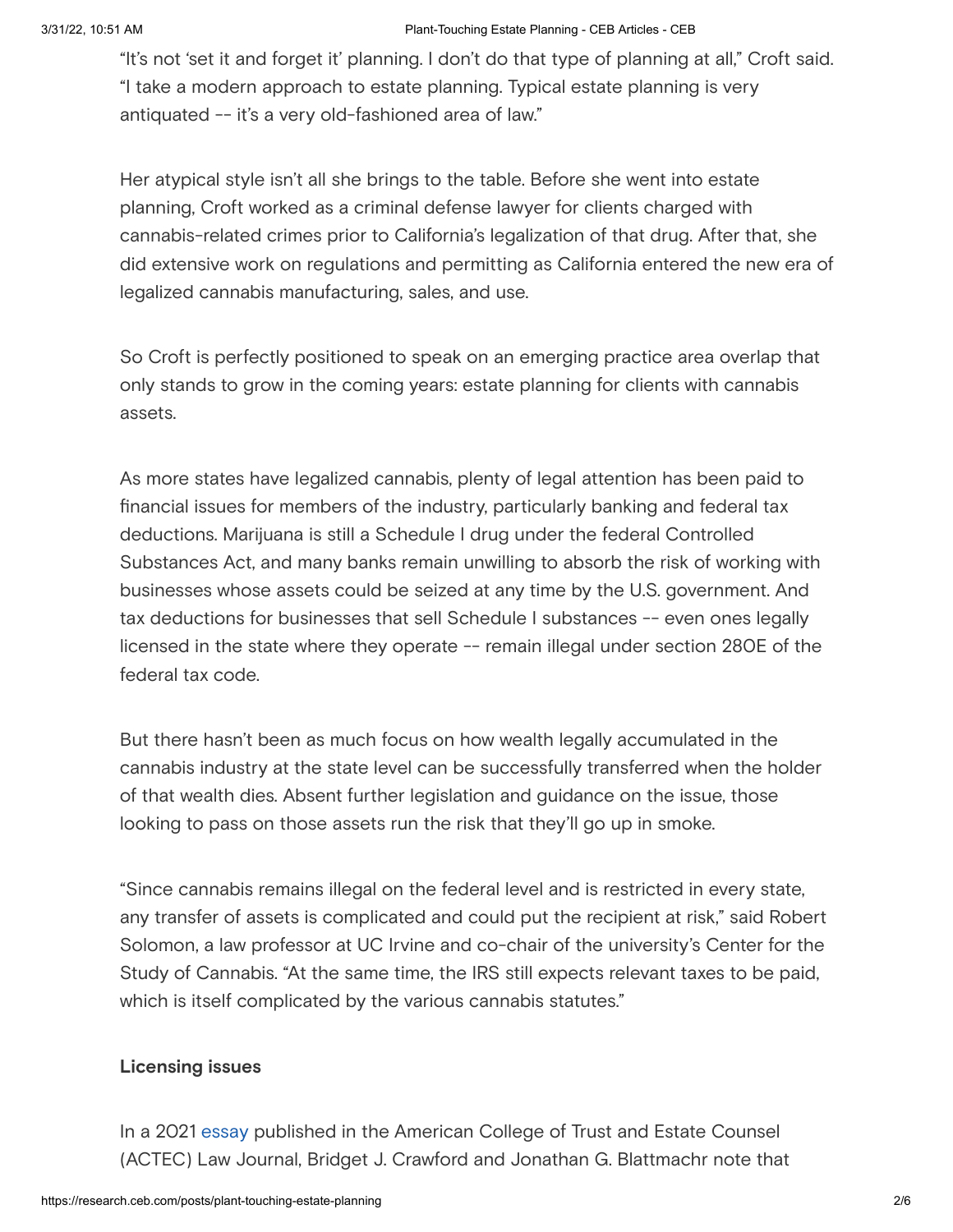despite the \$17.5 billion value of America's legal cannabis business, estate planning for "plant-touching" cannabis business owners is "new and uncharted terrain." Furthermore, "there may be many lawyers who are apprehensive about the ethics of advising these types of clients, given that cannabis is a controlled substance for federal purposes," write Crawford, a law professor at Pace University, and Blattmachr, a well-known trusts and estates attorney who's currently a principal at Pioneer Wealth Partners.

But the market for lawyers, bankers, and accountants in the cannabis industry "will undoubtedly continue to expand," the authors write.

"In order to best meet the needs of current and future clients, estate planners must become conversant with all of the basic issues confronting cannabis clients while also advocating for clear statutory and regulatory guidance that will allow planttouching cannabis business owners to engage in standard estate planning, including outright wealth transfers and transfers in trust," the essay observes.

For example, Crawford and Blattmachr note, states have "widely divergent" rules on whether and how legal cannabis licenses can be transferred upon the death of a license holder. In California, that license technically "attaches" to the entity to whom it was issued, and is non-transferable.

But practically speaking, "transfers can and do happen." For example, if an individual cannabis license holder dies, their successor in interest can notify the state agency that issued the license within 10 calendar days of the license holder's death. If the agency finds that the successor in interest qualifies as a license holder, that successor can likely continue operating the business.

Croft says that ensuring the smooth transfer of a cannabis license, from her point of view, "would be the most important thing" in estate planning for a client with cannabis assets. "If there's a license attached to a business entity and they haven't done it right and it goes through probate, I think they would just lose it," she said.

Another uncharted business licensing issue that Crawford and Blattmachr identify: whether a trust can be a cannabis industry licensee. "Trusts do not seem to have been at top of mind for drafters of licensing rules and regulations for any state's legal cannabis industry," the authors note.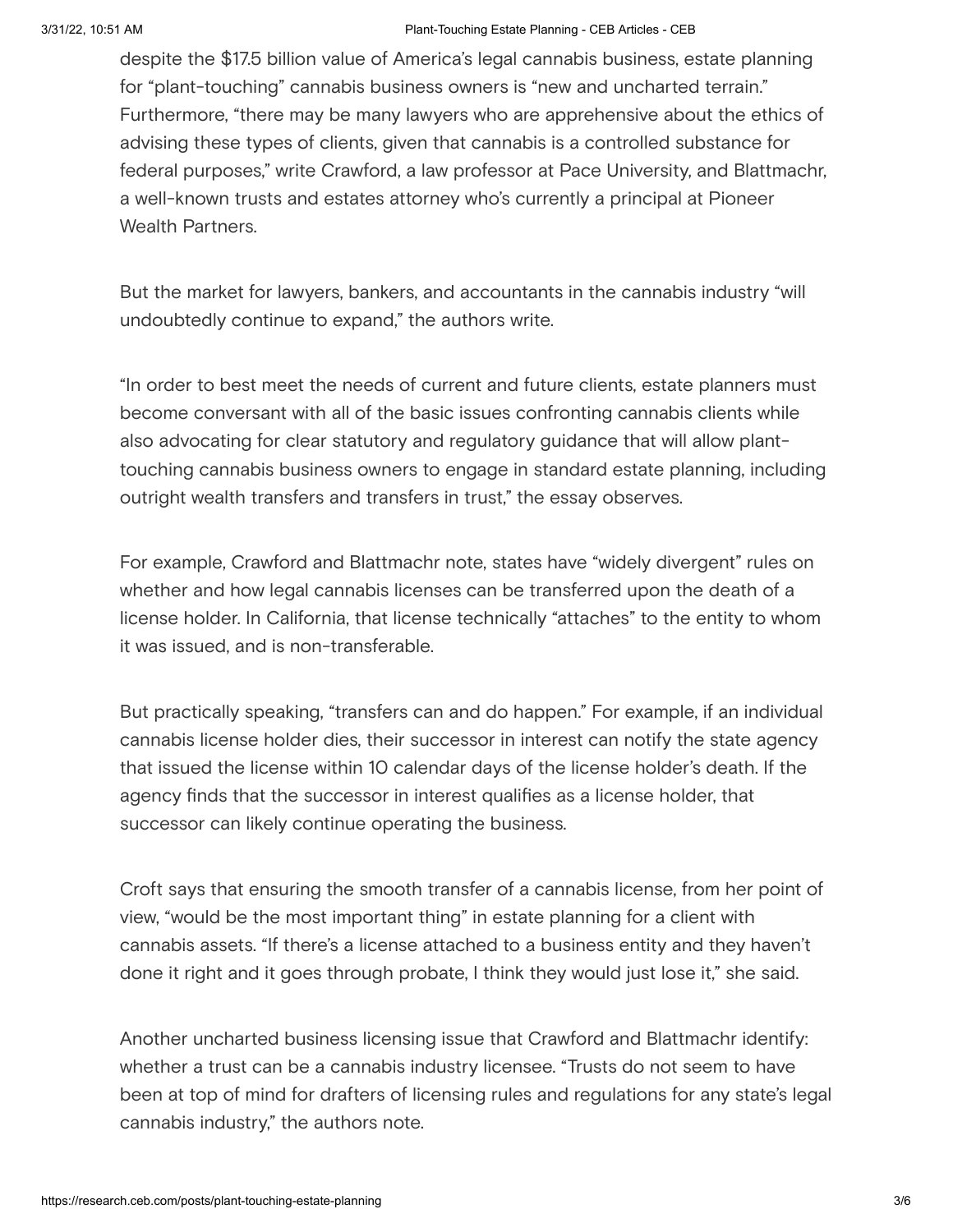California's Secretary of State, for example, [provides](https://bpd.cdn.sos.ca.gov/cannabizfile/10steps2.pdf) detailed registration guidance for cannabis businesses that are corporations, LLCs, limited partnerships, and sole proprietorships -- but not for trusts.

Silence in this area may indicate this is a route not many plant-touching cannabis business owners are interested in, Crawford and Blattmachr point out. But "as the legal cannabis market continues to grow and these owners become wealthier," they write, "state regulators may want to provide clear guidance that addresses the role of trusts" as owners of those businesses so that clients can engage in "more sophisticated estate planning."

#### **Tax considerations**

The difficulties mentioned above for cannabis business owners regarding federal income taxes have received broad coverage in legal literature. But there is "virtually no commentary from practitioners or academics," Crawford and Blattmachr write, "on how the characterization of legal plant-touching cannabis businesses as trafficking in a controlled substance impacts federal gift and estate tax considerations."

The ordinary rules should make cannabis wealth transfers subject to tax, in the authors' view. "The tricky question is how a cannabis license or interest in a planttouching cannabis business should be valued for wealth transfer tax purposes," they write. In a previous case assessing the value of illegal drugs for estate tax purposes, the IRS has applied the "street value" of those drugs. But that approach likely wouldn't make sense for legal cannabis businesses that keep detailed financial records.

Furthermore, Crawford and Blattmachr note, "it is not inconceivable that the federal government could invoke public policy in seeking to disallow the estate and gift tax marital or charitable deductions with respect to transfers of interest in cannabis businesses."

"If the IRS were to be successful, the taxpayer or a decedent's estate could be facing a large and unexpected tax bill," they write. "Estate planners should make sure to advise clients that there are many unresolved federal tax questions."

#### **Planning for an uncertain future**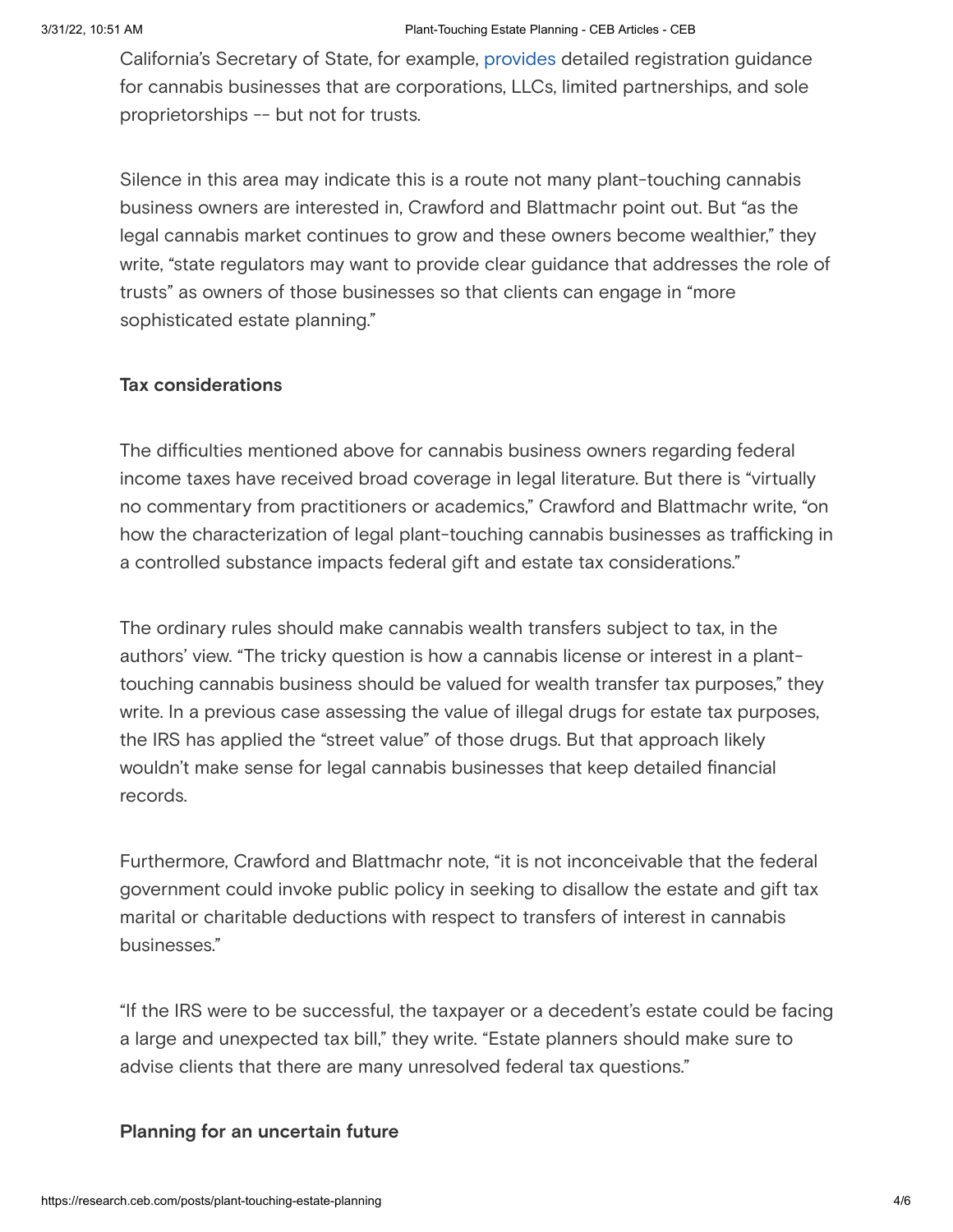#### 3/31/22, 10:51 AM Plant-Touching Estate Planning - CEB Articles - CEB

All these questions are only relevant, of course, if a cannabis business owner decides to do any estate planning at all. And though this overlap in practice areas is bound to grow, Croft says that on a day-to-day basis she still senses reluctance from some members of the industry to make a traditional estate plan for their cannabis assets.

"My first hurdle, from a general place, is do people feel comfortable talking to a lawyer they just met about it?" Croft said. Most corporate industry players have "no reservations," she said. But for individual proprietors and boutiques, there can still be some fear and stigma surrounding the idea of getting a lawyer involved.

There's also the fact that, due to limitations on cannabis businesses' access to banking, many of these business owners' assets are in cash.

"If your assets are in cash, then as far as estate planning, you're probably not going to do anything traditional anyways," Croft said. "Are their assets at a place where we can even do estate planning that would be effective for them? That would be my first concern."

And advising a client in a business that remains illegal under federal law can also create ethical concerns for attorneys -- especially given that there isn't extensive guidance on how to navigate such terrain from bar associations in states where cannabis is legalized. In a 2020 formal [opinion,](https://www.calbar.ca.gov/Portals/0/documents/ethics/Opinions/Formal-Opinion-2020-202-17-0001.pdf) the State Bar of California advised that a lawyer can ethically advise clients about compliance with California cannabis laws even though the client's conduct may violate federal law -- as long as that lawyer "informs the client of the conflict between state and federal law and does not advise or assist the client in concealing or evading prosecution for that conduct."

"The fact that the client's conduct is unlawful under federal law may give rise to other limitations on the lawyer's representation of the client, which must be disclosed to the client consistent with the lawyer's duty to communicate information relevant to the representation," the opinion advises.

So there are plenty of practical obstacles. But the question of how cannabis business owners can best make their estate plans also presents a more philosophical question. How can estate planning -- by definition a future-oriented practice area - be applied to an industry whose legal future, at the federal level, remains in limbo?